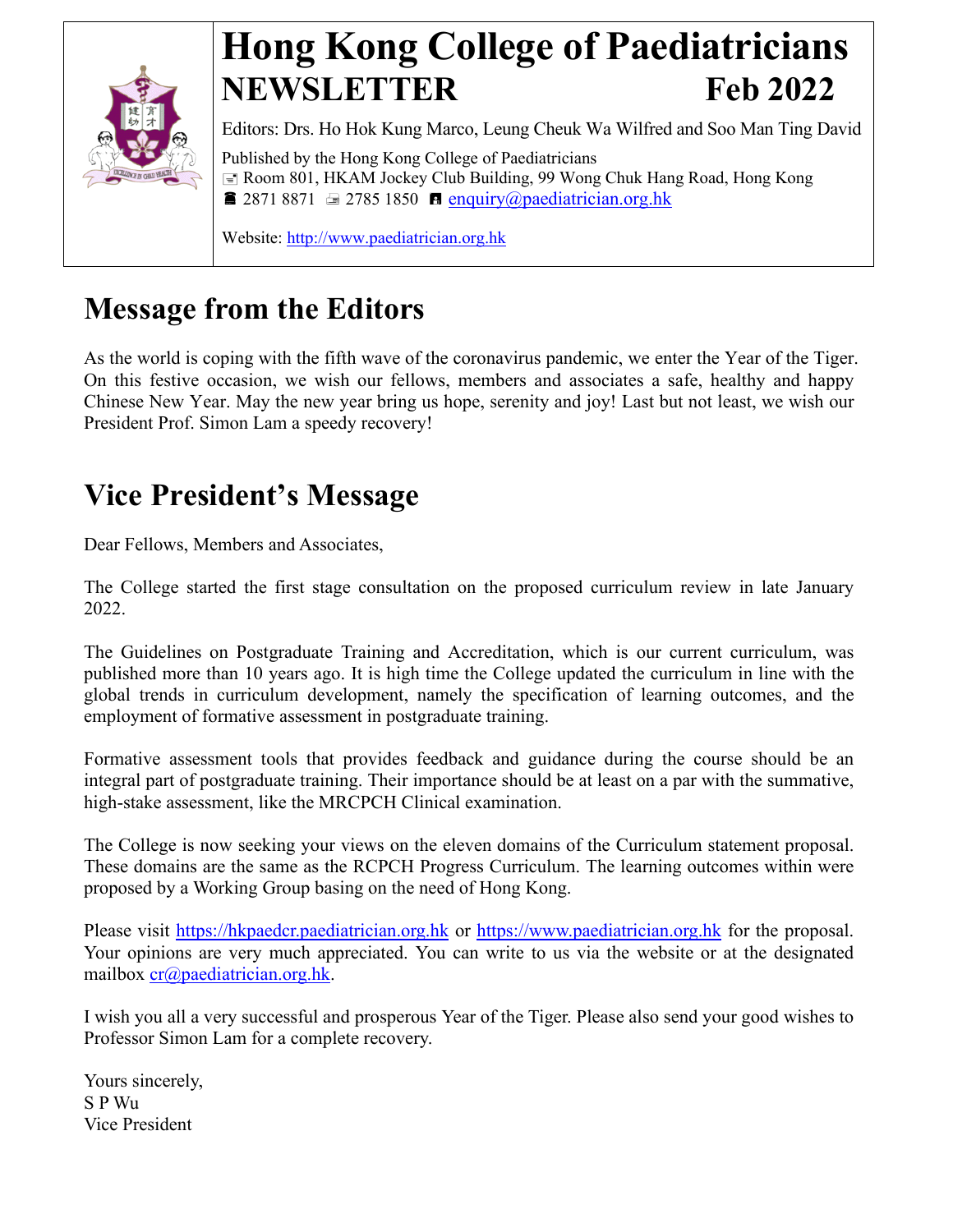### **Announcement from the Working Group of Curriculum Review**

The College had started the process of reviewing our training curriculum. We believe a new curriculum is necessary to address the changing needs of the Hong Kong. It will enhance the focus on the outcomes of training and the key capabilities a trainee should acquire. We would also like to introduce more formative assessments along training pathway.

A Working Group was established in 2019 to do the preliminary research and discussion as the groundwork of the review. The Group has now come up with a proposed curriculum statement. We would like to consult all fellows, members and associates at this first-sage consultation on this statement.

At later stages we will consult you on the assessment and the subspecialty syllabus for basic and higher training.

For details of the curriculum statement proposal, please visit the Curriculum Review webpages in the College website [\(https://hkpaedcr.paediatrician.org.hk\)](https://hkpaedcr.paediatrician.org.hk/).

Your views are important to us. Please write to us at  $cr(\partial p)$  paediatrician.org.hk and express your opinions.

### **Announcement for the Application of the Exit Assessment of the Subspecialty of GGP**

To: All GGP Subspecialty Trainees of the Hong Kong College of Paediatricians

The GGP Subspecialty is now calling for Application for Exit Assessment**,** which will be held in April 2022 (exact date to be advised).

GGP Subspecialty Trainees who are eligible and would like to sit for the Exit Assessment please submit the application form and the required documents to the Secretariat, [florence.leung@paediatrician.org.hk](mailto:florence.leung@paediatrician.org.hk) by **7 March 2022 (Monday)**.

The application form can be downloaded from the College website: [https://www.paediatrician.org.hk](https://www.paediatrician.org.hk/)  $\rightarrow$  Subspecialties  $\rightarrow$  GGP  $\rightarrow$  Announcements

Best regards, Dr Luk Ho Ming Hon Secretary Subspecialty of Genetics and Genomics (Paediatrics) [GGP] Hong Kong College of Paediatricians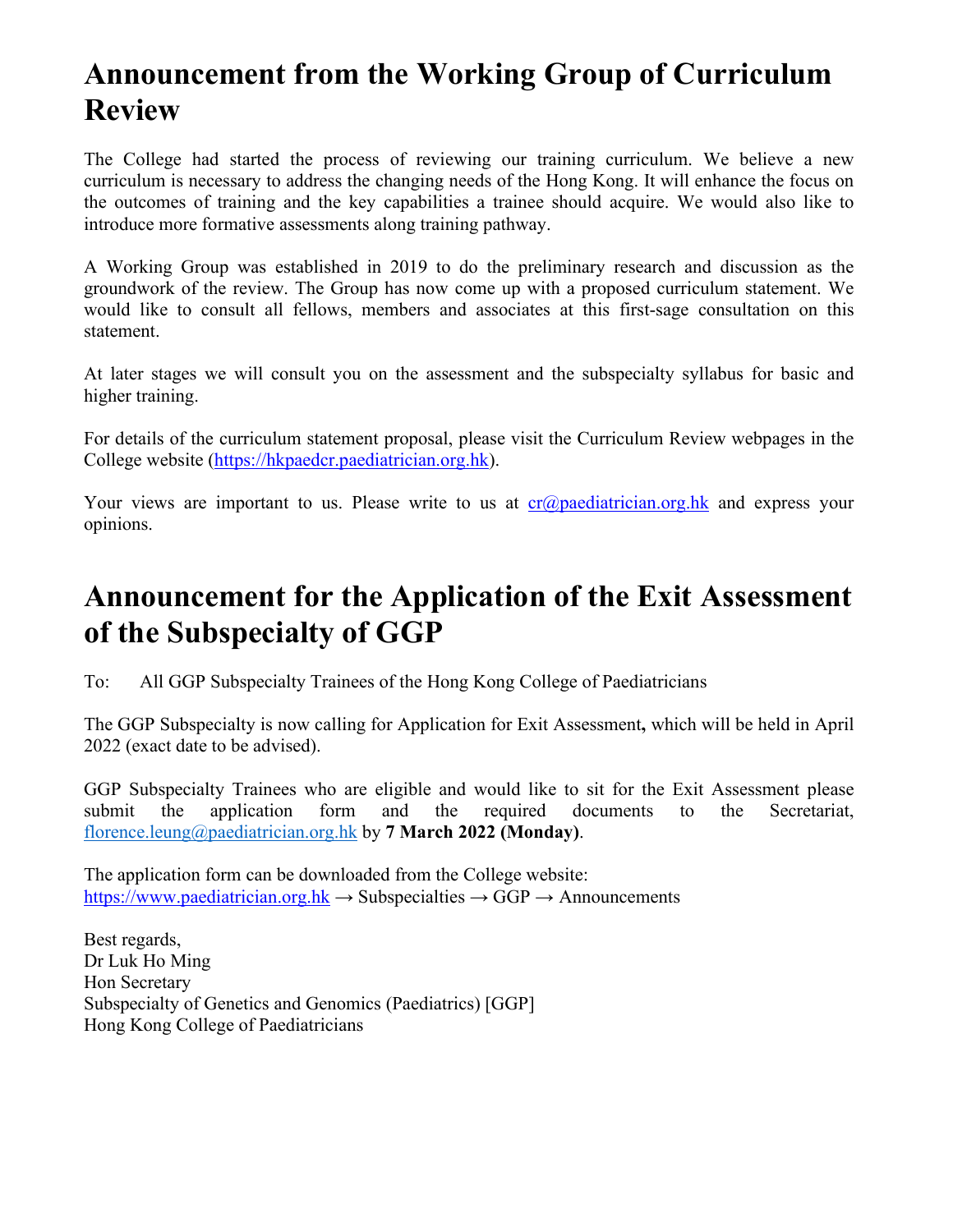#### **Announcement from Committee for Subspecialty Boards (CSB)**

We are pleased to announce that the following colleagues have successfully met all the requirements of our College for the Subspecialty of Paediatric Immunology, Allergy and Infectious Diseases (PIAID) and Paediatric Neurology (PN). They were endorsed by our College as Fellows in the Subspecialty of PIAID and Subspecialty of PN at the 195<sup>th</sup> and 196<sup>th</sup> Council Meetings on 23 November 2021 and 25 January 2022 respectively. Many congratulations!

(I) Subspecialty of Paediatric Immunology, Allergy and Infectious Diseases (PIAID)

Dr CHUA Gilbert T.

(II) Subspecialty of Paediatric Neurology (PN)

| Dr CHIU Ting Gee, Annie |  |
|-------------------------|--|
| Dr YEUNG Yun Sang       |  |

### **Announcement from Examination Committee**

#### **Results of recent examinations**

| Date             | <b>Examination</b>     | <b>Pass / No. of sittings</b> | Pass rate |
|------------------|------------------------|-------------------------------|-----------|
| 16 December 2021 | $47th$ Exit Assessment | 3/4                           | 75%       |

### **Announcement from Education Committee**

As advised by the HA Central Committee on Infectious Diseases and Emergency Response (CCIDER) on 5 January 2022, face-to-face training programs/events till 31 January 2022 were postponed. The NRP on 8 and 18 January; the PALS on 11, 22 and 25 January; the Safe Paediatric Sedation Course on 9 and 16 January, the Paediatric Palliative Care Course on 15 January and the Child Protection Course on 29 January were all to be re-scheduled. Enrolled learners and their COS' will be informed of the revised schedule of their mandatory courses. Those who are required to take certain courses within certain time frames to meet their training requirement should contact Dr. H. B. Chan of ChildSim at [hkchchildsim@ha.org.hk.](mailto:hkchchildsim@ha.org.hk)

### **CME Category A Activities**

Listed below are CME Category A activities organized by the HKCPaed, various paediatric societies and institutions, and selected paediatrics-focused topics. For the complete list of Category A activities, including continuous courses, and Category B activities, please refer to the homepage of the HKCPaed. The accuracy of the information has been checked according to the details submitted by the responsible organizers. The information below is abstracted from the College Website on 26 January 2022. *Members and fellows are reminded to contact the enquiries listed below for last-minute alternations*.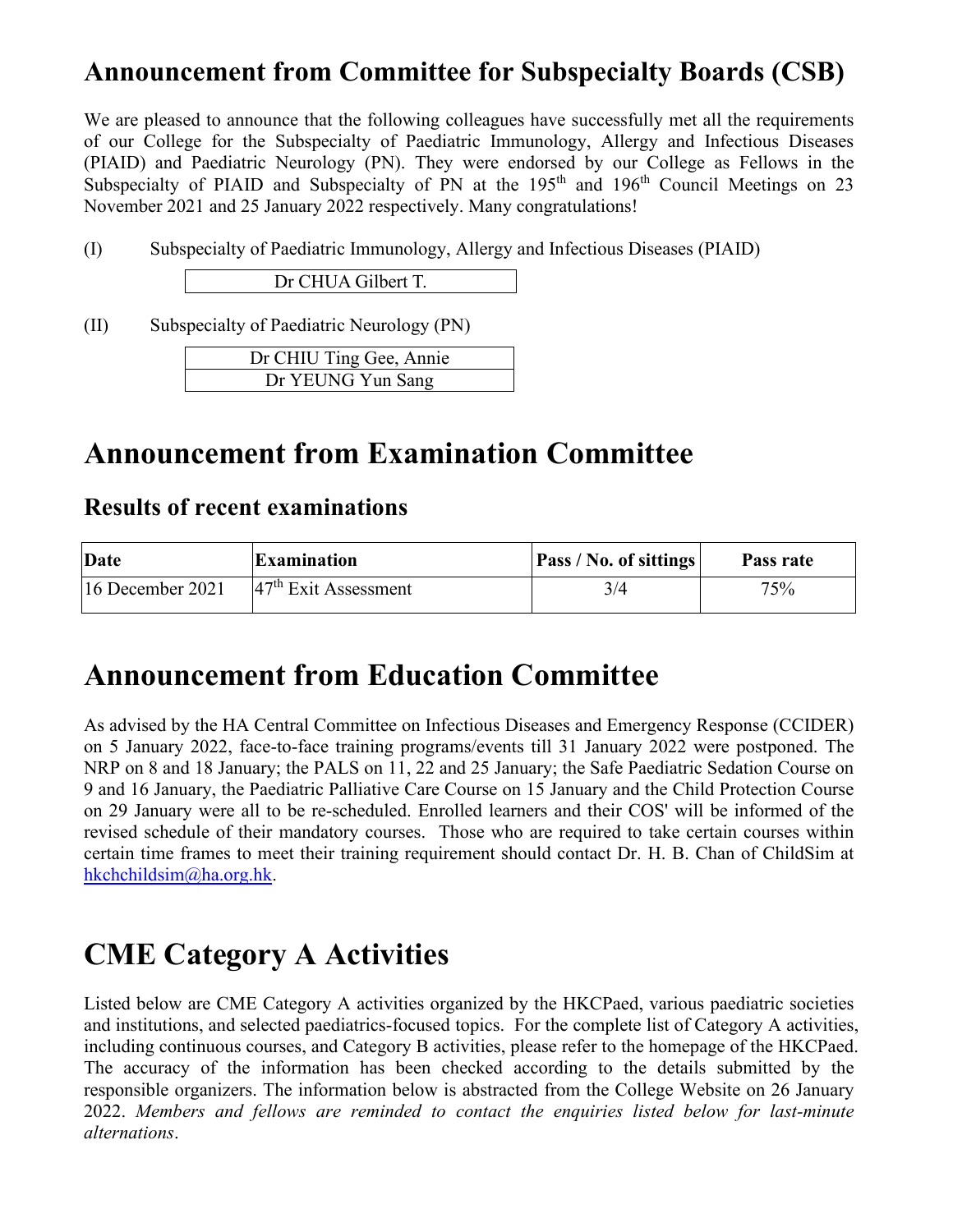| <b>Feb 2022</b> |              |                                                           |
|-----------------|--------------|-----------------------------------------------------------|
| 15 Feb          | Topic:       | Hirschsprung Disease                                      |
| (Tue)           | Venue:       | Online                                                    |
|                 |              | Zoom details:                                             |
|                 |              | https://zoom.us/j/99269884645                             |
|                 |              | Webinar ID: 992 6988 4645                                 |
|                 |              | Passcode: 750644                                          |
|                 | Time:        | 13:15 to $14:15$                                          |
|                 | Speaker:     | Dr Vicky WONG                                             |
| Cat. A          | Organizer:   | Simulation Training Centre, Hong Kong Children's Hospital |
| 1 point         | Coordinator: | Ms Mandy IP                                               |
|                 | Enquiry:     | Email: iym554@ha.org.hk Tel: 5741 3126                    |

| 18 Feb  | Topic:       | The Story behind Zero Waiting Time for Children with Diverse |
|---------|--------------|--------------------------------------------------------------|
| (Fri)   |              | Developmental Needs                                          |
|         | Venue:       | Online                                                       |
|         |              | Zoom details:                                                |
|         |              | https://zoom.us/j/99577245557                                |
|         |              | Webinar ID: 995 7724 5557                                    |
|         |              | Passcode: 434477                                             |
|         | Time:        | 13:15 to 14:15                                               |
|         | Speaker:     | Ms Nancy TSANG                                               |
| Cat. A  | Organizer:   | Simulation Training Centre, Hong Kong Children's Hospital    |
| 1 point | Coordinator: | Ms Mandy IP                                                  |
|         | Enquiry:     | Email: iym554@ha.org.hk Tel: 5741 3126                       |

| 23 Feb  | Topic:       | Neurodevelopmental Conference: Comprehensive Child Development         |
|---------|--------------|------------------------------------------------------------------------|
|         |              | Service- a multidisciplinary collaboration for families with substance |
| (Wed)   |              |                                                                        |
|         |              | abuse                                                                  |
|         | Venue:       | Online                                                                 |
|         |              | Please register according to the instructions through here             |
|         | Time:        | 19:00 to 20:00                                                         |
|         | Speaker:     | Dr CHENG Wai Fun Anna                                                  |
|         |              | Ms KWAN Wai Yi Anita                                                   |
| Cat. A  | Organizer:   | Hong Kong Society of Child Neurology & Developmental Paediatrics       |
| 1 point | Coordinator: | Dr CHOW Chin Pang                                                      |
|         | Enquiry:     | Tel: 2468 5261                                                         |
|         |              |                                                                        |

| <b>Mar 2022</b> |              |                                                           |
|-----------------|--------------|-----------------------------------------------------------|
| 2 Mar           | Topic:       | Vascular Malformations in Children                        |
| (Wed)           | Venue:       | Online                                                    |
|                 |              | Zoom details:                                             |
|                 |              | https://zoom.us/j/93572062776                             |
|                 |              | Webinar ID: 935 7206 2776                                 |
|                 |              | Passcode: 151288                                          |
|                 | Time:        | 13:15 to 14:15                                            |
|                 | Speaker:     | Dr Yvonne LEUNG                                           |
| Cat. A          | Organizer:   | Simulation Training Centre, Hong Kong Children's Hospital |
| 1 point         | Coordinator: | Ms Mandy IP                                               |
|                 | Enquiry:     | Email: $i\gamma m 554$ @ha.org.hk Tel: 5741 3126          |